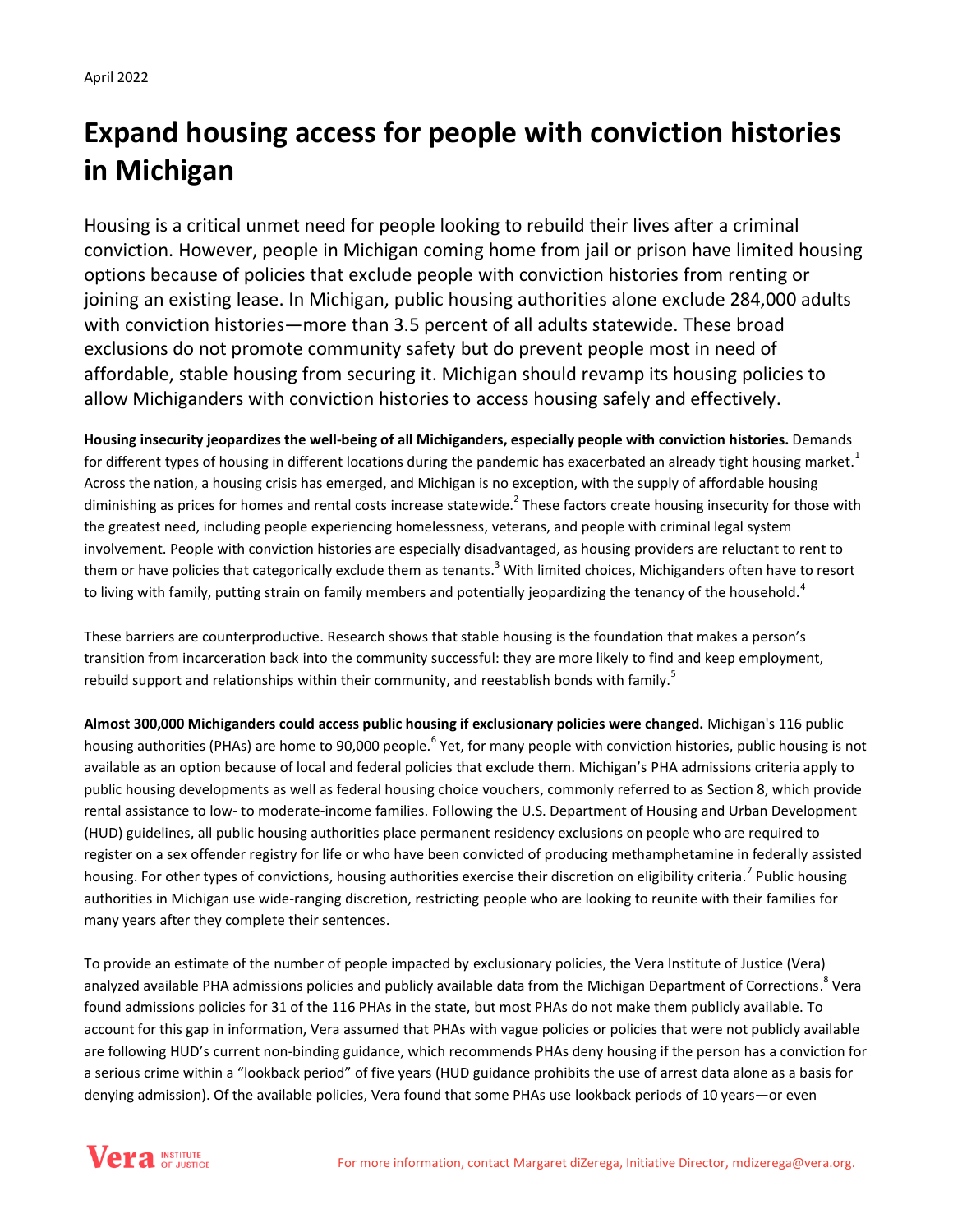lifetime bans. As PHAs have the discretion to apply an even longer lookback period than as suggested by HUD, the assumptions underlying this analysis very likely *underestimate* the number of people with conviction histories excluded from public housing in Michigan.

Vera found that approximately 284,000 adults with conviction histories—more than 3.5 percent of all adults in Michigan are currently excluded by the policies of the 116 PHAs. (See Figure 1.) The number of people excluded because of their conviction histories would decrease if one simple change were made: shortening the length of the lookback period. Vera selected timeframes of six months and two years to reflect the kinds of PHA admissions policy changes happening across the country. More than 230,000 people would have their eligibility for public housing protected if PHAs were to only consider criminal convictions from the past six months, and more than 139,000 would have access to housing if lookback periods were limited to two years. Policies that expand housing access could affect up to 3 percent of the adult population statewide.

## Figure 1. Number of people excluded by PHA policies in Michigan



### **Stable housing, not exclusionary policies, build community safety**

Research from the RAND Corporation finds that most people with a conviction in their past do not ever have another conviction.<sup>9</sup> A criminal background check provides information about a person at the time of their last conviction but says nothing about their current status and progress during and after incarceration (for example, gains in education, employment, and stability).<sup>10</sup> Michigan has one of the 10 lowest recidivism (return to prison) rates in the nation and, in recent years, has hit an all-time low recidivism rate. Michigan continues to be a leader in supporting policies that build community safety and, in recent years, passed legislation like Clean Slate to remove some barriers to employment, parole reform, and other justice-related policies.<sup>11</sup>

**Now is the time for Michigan to pass policies that increase housing access for people with conviction histories.** People with conviction histories are important members of the state who should be met with opportunities, not barriers, when they complete their sentences. Michigan should:

- Consider legislation that limits the lookback period for public housing authorities, as older convictions are not relevant to what a person brings to the table now as a prospective tenant. Illinois, for example, passed the Public Housing Access Bill in 2021, which limits the lookback period for convictions to six months.<sup>12</sup>
- Explore changes to tenant selection criteria for affordable housing, so that new and existing affordable housing in Michigan will be more inclusive of people with conviction histories. Last year, the Louisiana Housing Corporation (LHC) made changes to its tenant selection policies for properties funded by low-income housing tax credit (LIHTC) awards and other funds from LHC. This new policy prohibits the use of arrests and certain misdemeanors as the basis for admissions decisions; places limits on the lookback period for when other types of crimes may be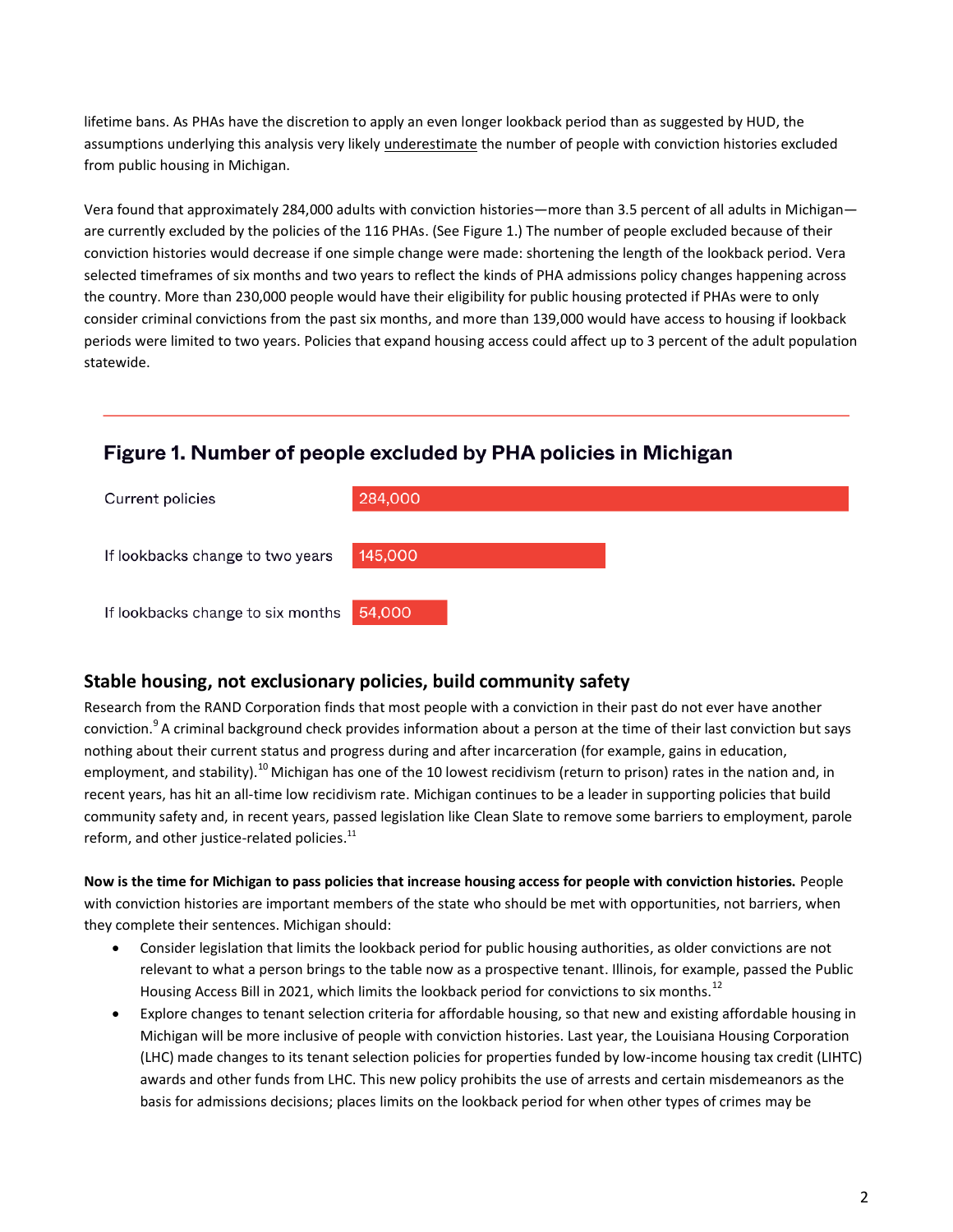considered; and requires housing providers to consider evidence of positive behavior and conduct—such as counseling, employment, and recommendations from the community—when making admissions decisions.<sup>13</sup>

#### About

Fact sheet written by Jacqueline Altamirano Marin, Shaina Calacat, and Niloufer Taber. For more information about this project, contact Margaret diZerega, initiative director, at mdizerega@vera.org. Support for this fact sheet was provided by the Michigan Justice Fund. The Michigan Justice Fund is a collaborative fund committed to promoting and advancing the prosperity and dignity of Michigan residents by stemming the flow of individuals into the youth and criminal justice systems, supporting the investment of public dollars to community-driven alternatives to incarceration and detention, and by ensuring those who are returning home after incarceration or detention receive the support they need to flourish. Learn more a[t www.cfsem.org/initiative/michigan-justice-fund.](http://www.cfsem.org/initiative/michigan-justice-fund)

The Vera Institute of Justice is powered by hundreds of advocates, researchers, and community organizers working to transform the criminal legal and immigration systems until they're fair for all. Founded in 1961 to advocate for alternatives to money bail in New York City, Vera is now a national organization that partners with impacted communities and government leaders for change. We develop just, antiracist solutions so that money doesn't determine freedom; fewer people are in jails, prisons, and immigration detention; and everyone is treated with dignity. Vera's headquarters is in Brooklyn, New York, with offices in Washington, DC, New Orleans, and Los Angeles. For more information, visit vera.org.

#### **Endnotes**

<sup>1</sup> Jared Bernstein, Jeffery Zhang, Ryan Cummings, and Matthew Maury, "Alleviating Supply Constraints in the Housing Market," The White House, September 1, 2021, [https://perma.cc/CF7Z-JE7U.](https://perma.cc/CF7Z-JE7U)

 $^2$  Dan Netter, "Home Prices and Rental Costs Skyrocket in Michigan and Beyond," WDET, July 14, 2021, [https://perma.cc/JZH5-VATE;](https://perma.cc/JZH5-VATE) and Nushrat Rahman, "Michigan Has Serious Lack of Affordable Housing — And Crisis Could Get Worse Soon," *Detroit Free Press*, July 29, 2021,

[https://www.freep.com/story/news/local/michigan/2021/07/29/michigan-eviction-moratorium-ends/8012908002/.](https://www.freep.com/story/news/local/michigan/2021/07/29/michigan-eviction-moratorium-ends/8012908002/)   $^3$  Jake Neher, "For Ex-Offenders, Housing is a Bigger Hurdle Than Employment," WDET, March 2, 2020,

#### [https://perma.cc/85C5-2AEG.](https://perma.cc/85C5-2AEG)

<sup>4</sup> Safe & Just Michigan, "Understanding the Link Between Housing and the Formerly Incarcerated," August 6, 2018, [https://perma.cc/6YDQ-ZDGH.](https://perma.cc/6YDQ-ZDGH)

5 Amanda Geller and Marah A. Curtis, "A Sort of Homecoming: Incarceration and the Housing Security of Urban Men," *Social Science Research* 40, no. 4 (2011), 1196-1213, 1197; Marta Nelson, Perry Deess, and Charlotte Allen, *The First Month Out: Post-Incarceration Experiences in New York City* (New York: Vera Institute of Justice, 1999), 16, [https://perma.cc/J37Z-FSH8;](https://perma.cc/J37Z-FSH8)  and Rebecca L. Nasner and Nancy G. La Vigne, "Family Support in the Prisoner Reentry Process: Expectations and Realities," *Journal of Offender Rehabilitation* 43, no. 1 (2006), 93-106.

<sup>6</sup> Data queried from U.S. Department of Housing and Urban Development (HUD), Office of Policy Development and Research, "Assisted Housing: National and Local, Picture of Subsidized Households," database (Washington, DC: HUD), accessed February 9, 2022, [https://www.huduser.gov/portal/datasets/assthsg.html#2009-2020\\_query.](https://www.huduser.gov/portal/datasets/assthsg.html#2009-2020_query)

7 For more on barriers to public housing for people with records, see Marie Claire Tran-Leung, *When Discretion Means Denial: A National Perspective on Criminal Barriers to Federally Subsidized Housing* (Chicago: Sargent Shriver National Center on Poverty Law, 2015), [https://perma.cc/5UCD-WF6L.](https://perma.cc/5UCD-WF6L)

 $^8$  There were some limitations to this analysis, as some PHAs used vague language describing permitted exclusions for "certain types of criminal activity" within a "reasonable time" without further defining the activities or timeframes. For example, the Grand Rapids Housing Commission does not specify the lookback period (timeframe during which arrest and